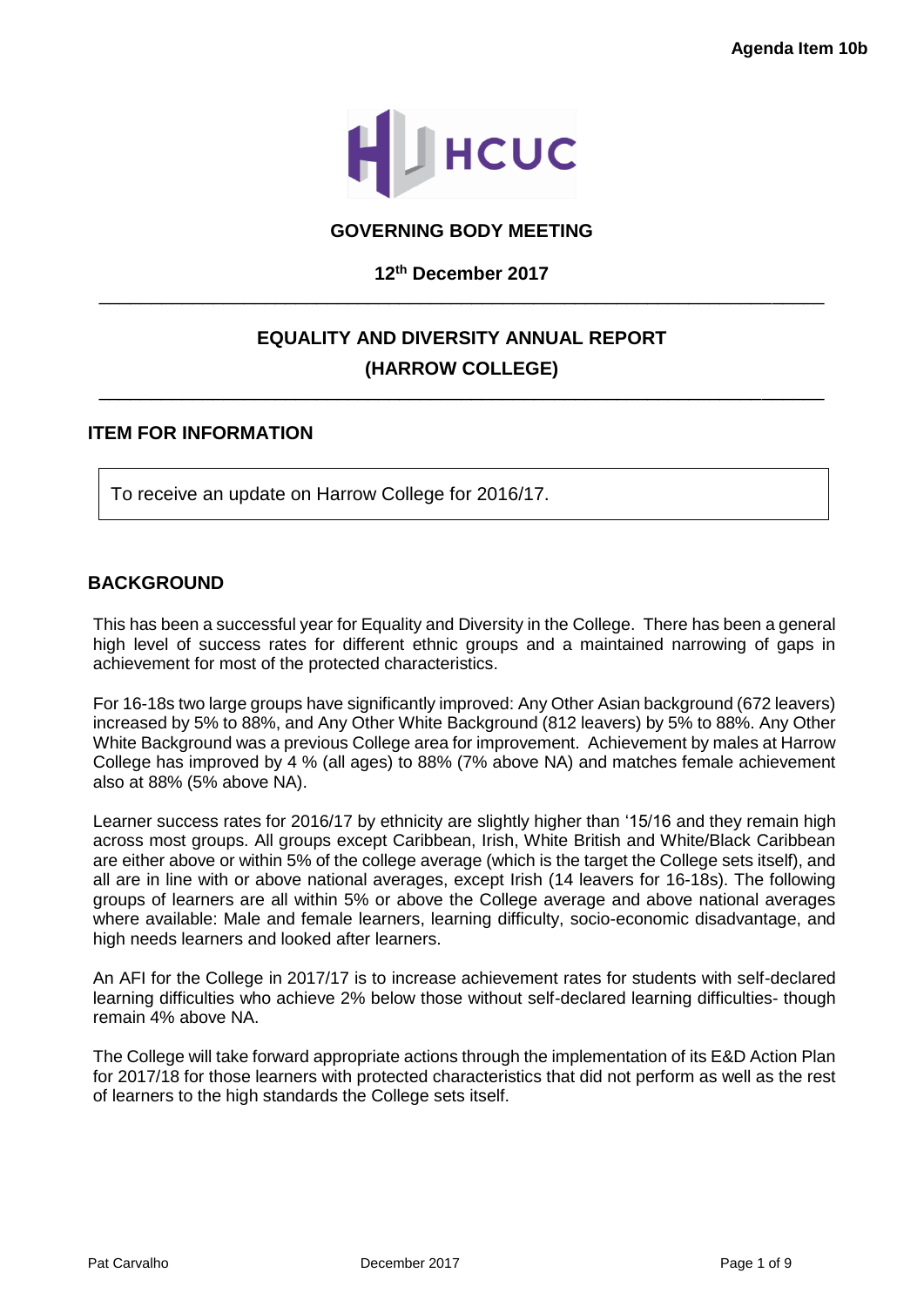# **1 Introduction**

This is the Harrow College Report of Equality and Diversity activities in accordance with Section 5.5 of the Equality and Diversity Policy.

The areas for review form sections 3 to 8 of this report.

### **2 Learner and staff data 2016-17**

#### **2.1 Learner data and success**

In terms of ethnicity for full-time learners, the College is attracting similar percentages of the different ethnic groups as the previous year. There is a marked difference re learner number for African and White British (decrease across both age groups) and Other Asians and Other White (significant increases in adults). The College attracts a wide diversity of learners both from within the London Borough of Harrow as well as significant numbers from outside the Borough, particularly Brent.

| FT Learners by Ethnicity     | 16/17 |     | 15/16 |
|------------------------------|-------|-----|-------|
| African                      | 607   | 10% | 13%   |
| Arab                         | 417   | 7%  | 5%    |
| Bangladeshi                  | 65    | 1%  | 2%    |
| Caribbean                    | 172   | 3%  | 4%    |
| Chinese                      | 20    | 0%  | 1%    |
| <b>Gypsy/Irish Traveller</b> |       | 0%  | 0%    |
| Indian                       | 692   | 12% | 12%   |
| Irish                        | 20    | 0%  | 1%    |
| Other                        | 442   | 8%  | 6%    |
| <b>Other Asian</b>           | 1042  | 18% | 14%   |
| <b>Other Black</b>           | 194   | 3%  | 4%    |
| <b>Other Mixed</b>           | 109   | 2%  | 2%    |
| <b>Other White</b>           | 1078  | 18% | 16%   |
| Pakistani                    | 279   | 5%  | 6%    |
| <b>White British</b>         | 488   | 8%  | 12%   |
| White/Asian                  | 62    | 1%  | 1%    |
| <b>White/Black African</b>   | 72    | 1%  | 1%    |
| <b>White/Black Caribbean</b> | 86    | 1%  | 2%    |

 *Breakdown of Harrow College learners 2016-17 by ethnicity*

The gender breakdown by percentage for full time learners is almost equal and a shift from '15/16. The significant changes are for adults in additional qualifications (e.g. functional skills).

| <b>FT Learners by Gender</b> | 16/17 |            | 15/16 |
|------------------------------|-------|------------|-------|
|                              |       | 2914 49.9% | 45%   |
| М                            | 2931  | 50.1%      | 55%   |
| Total                        | 5845  |            |       |

*Breakdown of Uxbridge College learners 2016-17 by gender*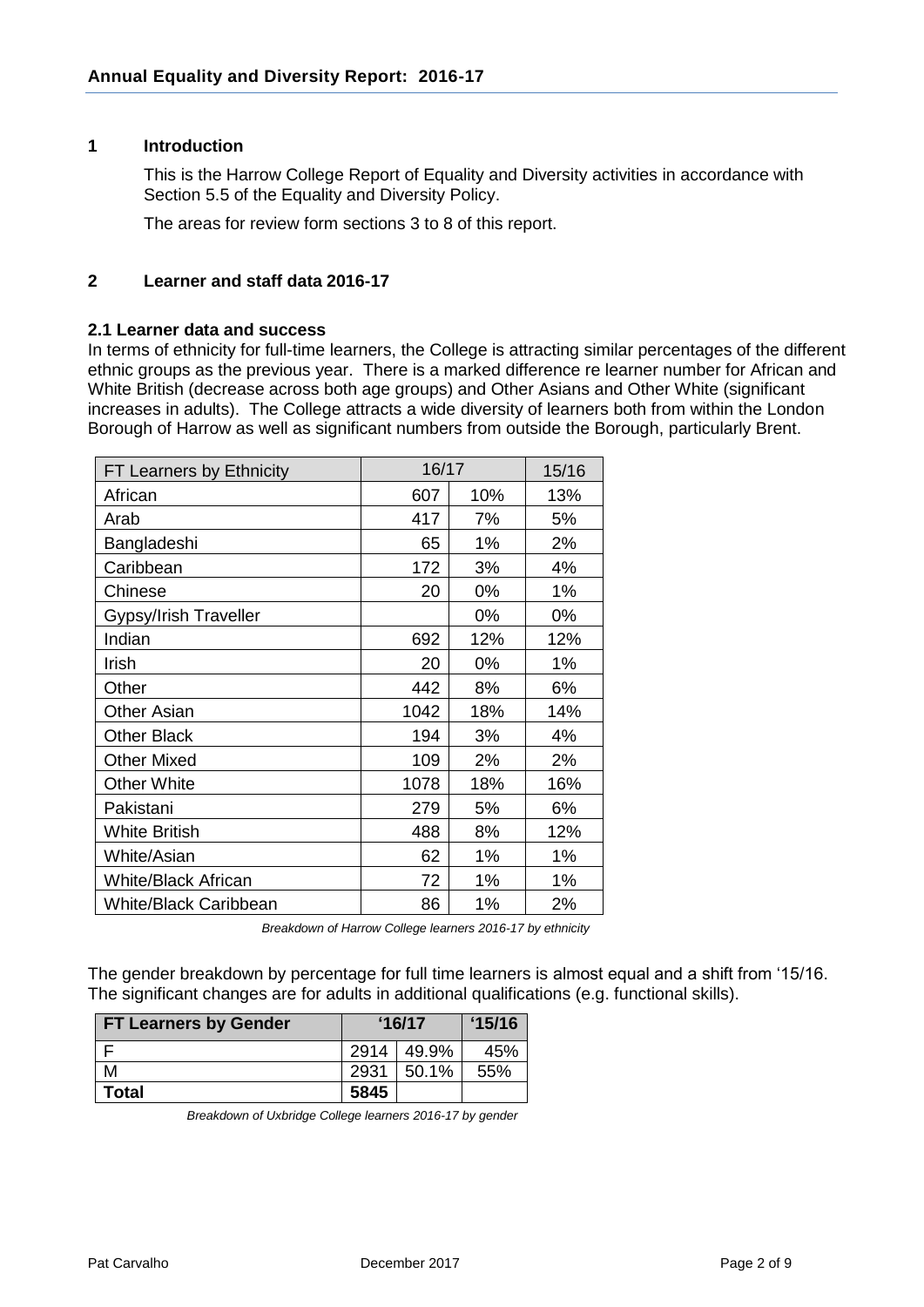**Ethnicity:** Learner achievement rates for 2016/17 by ethnicity are slightly higher than '15/16 and they remain high across the vast majority of groups. All groups except Caribbean, Irish, White British and White/Black Caribbean are either above or within 5% of the college average (which is the target the College sets itself). However, all the above ethnic groups have all improved on '16/17 except White British. This is sig. reflected in particular subject sector tier 2 areas (Health and Care, Hair and Beauty and the Arts). All are above national averages, except Irish (23 leavers). This means 99.8% of students across ethnic groups are above national averages.

| <b>Ethnicity</b>      | Leavers<br>Overall | Completed<br>Overall | Ach<br>Overall | 16/17<br>Ach % | 15/16<br>Ach % | Nat Avg<br>15/16 | 16/17<br>Ach% -Nat% |
|-----------------------|--------------------|----------------------|----------------|----------------|----------------|------------------|---------------------|
| African               | 795                | 724                  | 663            | 83.40%         | 83.83%         | 81.90%           | 1.50%               |
| Arab                  | 745                | 703                  | 663            | 88.99%         | 86.40%         | 84.70%           | 4.29%               |
| Bangladeshi           | 101                | 99                   | 94             | 93.07%         | 95.24%         | 84.40%           | 8.67%               |
| Caribbean             | 225                | 206                  | 186            | 82.67%         | 81.91%         | 79.20%           | 3.47%               |
| Chinese               | 32                 | 29                   | 28             | 87.50%         | 78.18%         | 87.30%           | 0.20%               |
| Gypsy/Irish Traveller |                    |                      |                |                | 60.00%         | 71.00%           |                     |
| Indian                | 940                | 905                  | 858            | 91.28%         | 88.72%         | 85.90%           | 5.38%               |
| Irish                 | 23                 | 17                   | 16             | 69.57%         | 57.78%         | 82.20%           | $-12.63%$           |
| Other                 | 857                | 808                  | 756            | 88.21%         | 87.23%         | 82.70%           | 5.51%               |
| Other Asian           | 1915               | 1820                 | 1718           | 89.71%         | 88.28%         | 83.80%           | 5.91%               |
| Other Black           | 244                | 227                  | 212            | 86.89%         | 79.68%         | 80.40%           | 6.49%               |
| <b>Other Mixed</b>    | 138                | 125                  | 115            | 83.33%         | 87.89%         | 79.10%           | 4.23%               |
| Other White           | 2017               | 1906                 | 1826           | 90.53%         | 88.03%         | 85.10%           | 5.43%               |
| Pakistani             | 370                | 343                  | 317            | 85.68%         | 85.74%         | 82.10%           | 3.58%               |
| White British         | 709                | 639                  | 582            | 82.09%         | 87.75%         | 81.70%           | 0.39%               |
| White/Asian           | 137                | 130                  | 118            | 86.13%         | 90.06%         | 81.30%           | 4.83%               |
| White/Black African   | 92                 | 88                   | 80             | 86.96%         | 87.50%         | 79.40%           | 7.56%               |
| White/Black Caribbean | 122                | 107                  | 97             | 79.51%         | 77.62%         | 76.10%           | 3.41%               |
| <b>Total</b>          | 9462               | 8876                 | 8329           | 88.03%         | 86.86%         | 83.33%           | 4.70%               |

 *Achievement Rates by Ethnicity 2016/17; all qualifications including functional skills GCSE Eng & Maths*

Internal progression rates by ethnicity shows most ethnic groups have a high percentage of positive progression and most are above the college internal progression target (65%) except for White/Black African, White/Black Caribbean, White British and Irish.

| <b>Ethnicity</b>           | <b>FT Learners</b> | <b>Positive Destination</b> |
|----------------------------|--------------------|-----------------------------|
| African                    | 404                | 75.0%                       |
| Arab                       | 236                | 72.5%                       |
| Bangladeshi                | 41                 | 70.7%                       |
| Caribbean                  | 108                | 68.5%                       |
| Chinese                    | 16                 | 93.8%                       |
| Indian                     | 445                | 81.3%                       |
| Irish                      | 12                 | 50.0%                       |
| Other                      | 233                | 76.8%                       |
| Other Asian                | 642                | 78.0%                       |
| <b>Other Black</b>         | 136                | 77.2%                       |
| Other Mixed                | 73                 | 76.7%                       |
| Other White                | 612                | 76.6%                       |
| Pakistani                  | 197                | 76.6%                       |
| White/Asian                | 29                 | 89.7%                       |
| <b>White/Black African</b> | 49                 | 49.0%                       |
| White/Black Caribbean      | 51                 | 56.9%                       |
| White British              | 291                | 57.7%                       |
| Total                      | 3575               | 75.0%                       |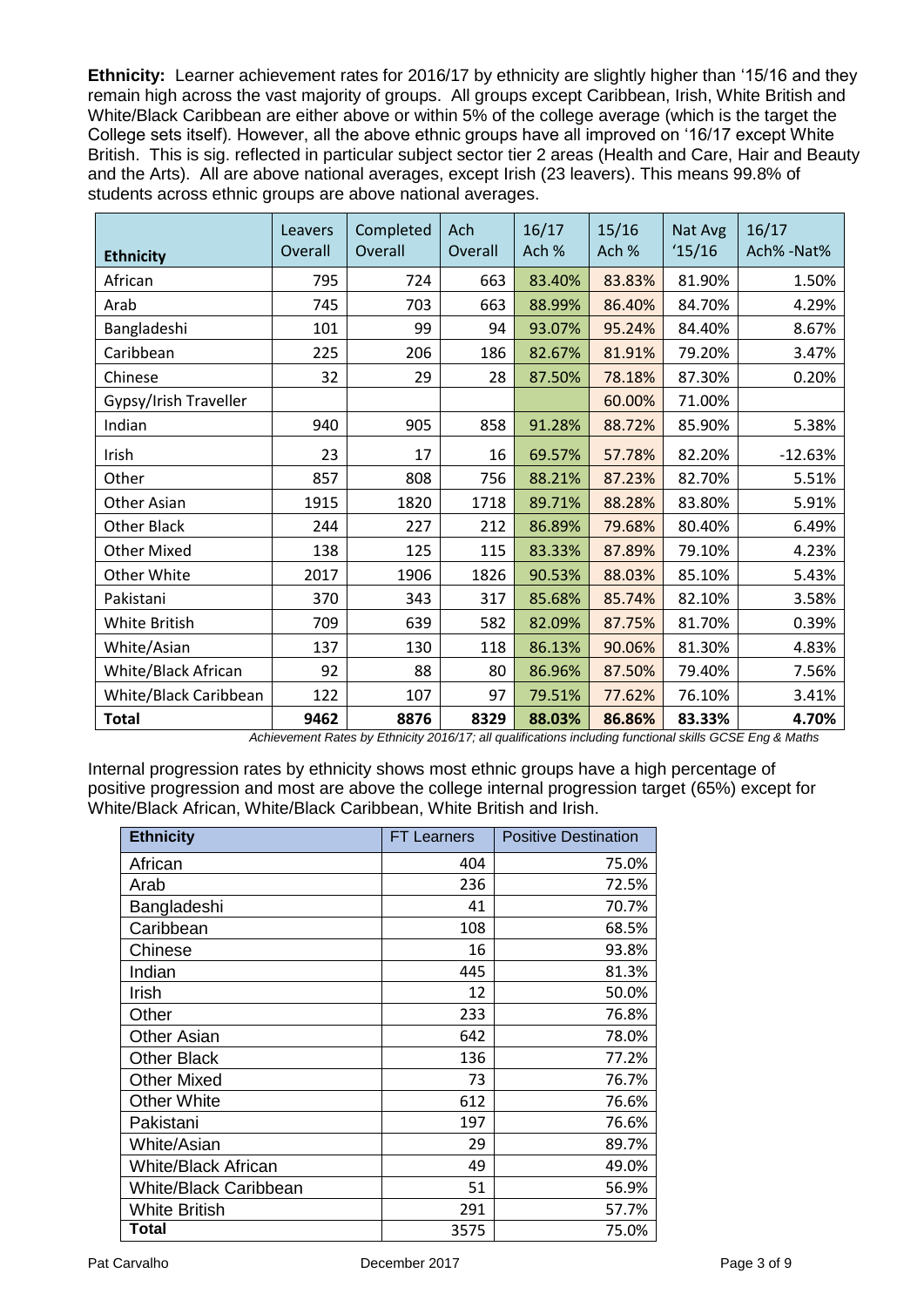**Gender:** In terms of success by gender, overall achievement is the same with little variation between retention and achievement with females achieving 0.87% better than males.

| Gender       | Leavers | Completed      | Ach     | '16/17 Ach | '15/16 Ach | Nat Avg | '16/17 Ach % |
|--------------|---------|----------------|---------|------------|------------|---------|--------------|
|              | Overall | <b>Overall</b> | Overall | %          | %          | 15/16   | - Nat $%$    |
|              | 5297    | 4967           | 4680    | 88         | 89         | 82.9    | 5.1          |
| M            | 4165    | 3909           | 3649    | 88         | 84         | 81.4    | 6.6          |
| <b>Total</b> | 9462    | 8876           | 8329    | 88         | 86.9       | 82.50   | 5.5          |

 *Table Achievement rates by gender; all qualifications including functional skills/GCSE Eng & Maths*

**Learning Difficulty/Support:** Those learners that declare a learning difficulty have shown improved achievement rates from last year, and achievement rates which are similar to those that do not declare a learning difficulty except for the small number of learners with dyscalculia.

| <b>Learning Difficulty</b>     | Leavers<br>Overall | Completed<br>Overall | Ach<br>Overall | 16/17<br>Ach<br>% | 15/16<br>Ach $%$ | Nat Avg<br>15/16 | 16/17<br>Ach %<br>- Nat $%$ |
|--------------------------------|--------------------|----------------------|----------------|-------------------|------------------|------------------|-----------------------------|
| Autism                         | 115                | 110                  | 102            | 89                | 87               | 24               | 63                          |
| <b>Dyscalculia</b>             | 11                 | 7                    |                | 64                | 63               | 39               | 24                          |
| Dyslexia                       | 121                | 111                  | 105            | 87                | 87               | 38.4             | 49                          |
| Moderate                       | 404                | 389                  | 368            | 91                | 83               | 41.4             | 42                          |
| <b>Multiple</b>                |                    |                      |                |                   | 75               | 31.3             | 44                          |
| Other                          | 160                | 154                  | 143            | 89                | 77               | 31.9             | 45                          |
| Other Spec                     | 18                 | 18                   | 16             | 89                | 75               | 33.9             | 41                          |
| Severe                         | 79                 | 76                   | 75             | 95                | 97               | 21.1             | 76                          |
| <b>Has Learning Difficulty</b> | 1248               | 1181                 | 1115           | 89                | 83.6             | 79.5             | 10.5                        |
| <b>None</b>                    | 8525               | 7983                 | 7486           | 88                | 86.9             | 83.0             | 5                           |
| No Information                 | 9                  | 9                    | 8              | 89                | 78               | 82.6             | 6.4                         |
| <b>Total</b>                   | 9462               | 8876                 | 8329           | 88                | 86.9             | 82.5             | 5.5                         |

 *Achievement rates by learning difficulty: all qualifications including functional skills/GCSE Eng & Maths*

Those learners that receive learning support achieve success rates that are nearly 3% below those that do not receive support.

| Learning<br>Support | Leavers<br>Overall | Ret  | Pass | '16/17 Ach<br>$\%$ | $15/16$ Ach<br>$\%$ |
|---------------------|--------------------|------|------|--------------------|---------------------|
| No                  | 7.954              | 93.7 | 94.4 | 88.5               | 88.2                |
| Yes                 | 1,508              | 94.4 | 90.7 | 85.6               | 78.1                |
| <b>Total</b>        | 9462               | 93.8 | 93.8 | 88.0               | 86.9                |

*Achievement rates by learning support; all qualifications including functional skills/GCSE Eng & Maths*

Across all qualification types learners receiving learning support did better last year than those who did not except in the following types: basic English and Maths (73 vs 88) and Other Non-Reg Types (93 vs 99). Other Non-Reg Type had 42 learners with 39 retained and achieved. However, for Basic English and Maths the issue is primarily functional skills. Learning support achievement rates for learners excluding Functional Skills Maths and English are slightly higher than those that do not receive support. The College will look to continue to improve achievement for learners with learning support needs for functional skills Maths and English (72% '16/17 vs 56% '15/16)

| Learning<br>Support | Leavers<br>Overall | Ret  | Ach  | '16/17 Ach<br>$\%$ | $15/16$ Ach<br>$\%$ |
|---------------------|--------------------|------|------|--------------------|---------------------|
| No                  | 6290               | 94   | 95   | 89                 |                     |
| Yes                 | 1141               | 95   | 95   | 90                 | 88                  |
| <b>Total</b>        | 7,406              | 93.9 | 95.1 | 89.3               | 90.15%              |

 *Achievement rates by learning support; all qualifications excluding functional skills*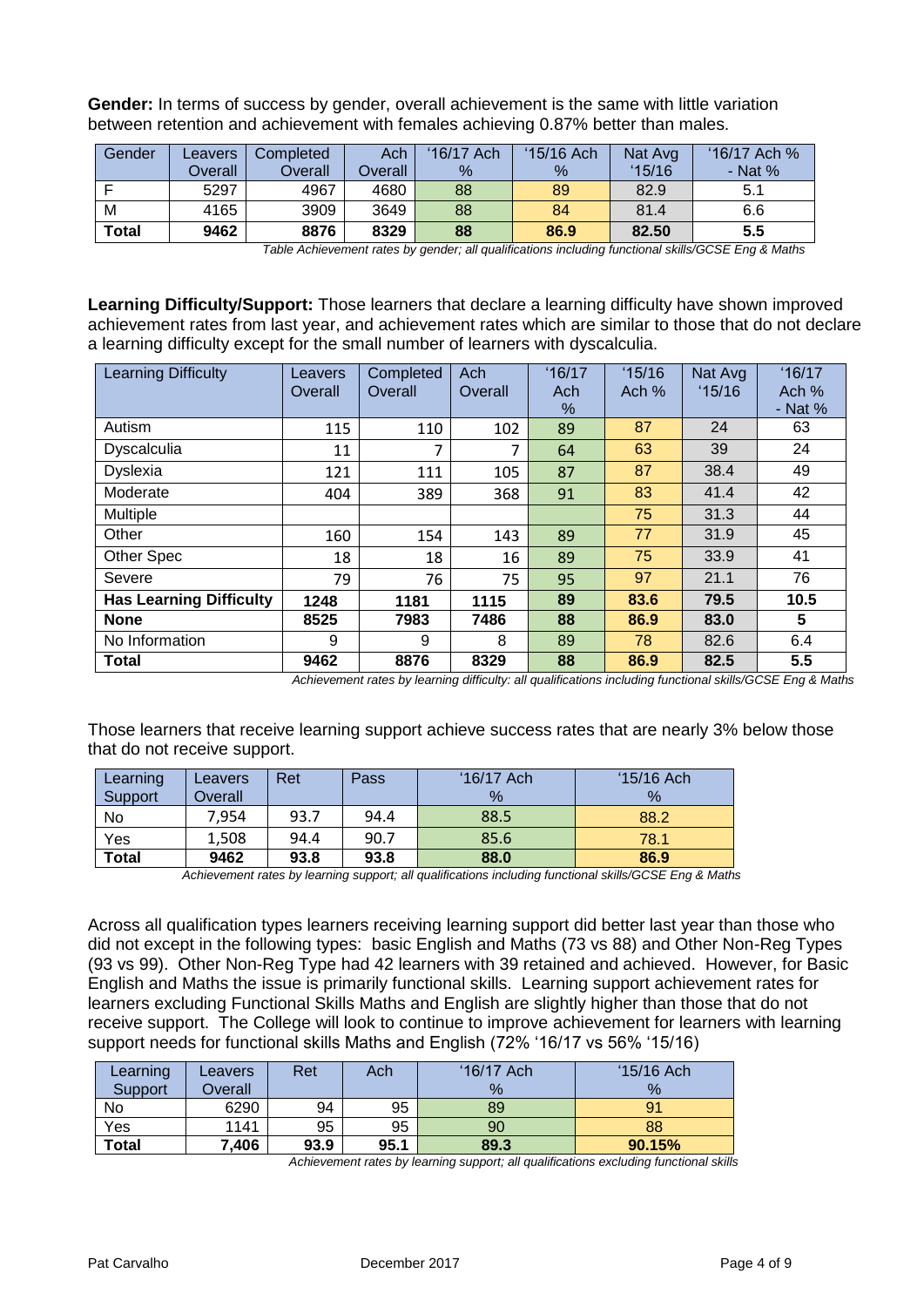### **Socio-economic disadvantage**

In the tables below 'from deprived area postcode' – indicates learners living in postcodes identified as areas of socio-economic disadvantage. This table shows that in 2016/17 these learners performed 2% lower than those without a socio-economic disadvantage.

| <b>Economic Disadvantage</b>                        | Leavers<br>Overall | Ret  | Ach  | '16/17 Ach<br>$\%$ | $15/16$ Ach<br>% |
|-----------------------------------------------------|--------------------|------|------|--------------------|------------------|
| from deprived area - Disadvantage uplift<br>reports | 655                | 613  | 561  | 86%                |                  |
| Not applicable or not provided                      | 8807               | 8265 | 7768 | 88%                |                  |
| <b>Total</b>                                        | 9462               | 8878 | 8329 |                    |                  |

 *Postcode analysis for Socio-economic disadvantage: all qualifications including functional skills/GCSE Maths and Eng*

UCAS progression data for Free College Meals shows a more positive picture of progression to university/HE but still needs to be improved. The total number of Level 3 learners on FCM = 62 (15% of Level 3 cohort). The total number progressing to HE = 18, 29% of Level 3 FCM Cohort. No level 3 learners went on to HE in '15/16.

#### **Looked after children**

The achievement of Looked after children is within 5% of the College average for other learners. Retention rate is 1% below and pass rate 3% below.

| Looked<br>After | Leavers<br>Overall | Ret       | Ach         | '16/17 Ach<br>% | $15/16$ Ach<br>$\%$                  |
|-----------------|--------------------|-----------|-------------|-----------------|--------------------------------------|
| No              | 9152               | 8588      | 8068        | 88%             |                                      |
| Yes             | 310                | 288       | 261         | 84%             | -                                    |
| <b>Total</b>    | 9462<br>.          | 8876<br>. | 8329<br>. . | .               | <b>.</b><br>$\overline{\phantom{a}}$ |

 *Looked after achievement rates all qualifications incl. functional skills/GCSE Maths and Eng*

#### **2016/17 Looked after Destinations:**

| <b>Destination</b> | Total | $\%$ |
|--------------------|-------|------|
| Progression to FE  | 146   | 70%  |

*This figure based on internal progression by enrolment* 

The total number of Level 3 learners who are LAC/Care Leavers = 14 of which 13 have continued their studies at the College (93%).

#### **High Needs**

In 2016/17 the College has seen an increase in High Needs learners. We enrolled 182 learners compared to 160 in '15/16. As with last year the College supported the majority of these learners on mainstream courses.

| <b>All Qualifications</b> | Leavers<br>Overall | Ret | Ach | '16/17<br>Success % | 15/16<br>Success % |
|---------------------------|--------------------|-----|-----|---------------------|--------------------|
| High Needs                | 376                | 374 | 360 | 96.3%               | 82.2%              |

 *High needs achievement rates all qualifications including functional skills/GCSE Maths and Eng*

High Needs learner achievement rates have seen a significant increase in '16/17 due to improved functional skills/GCSE maths and English success rates.

|                        | Leavers | Ret | Ach | 16/17     | 15/16     |
|------------------------|---------|-----|-----|-----------|-----------|
| English and Maths only | Overall |     |     | Success % | Success % |
| High Needs (HNL)       | 164     | 150 | 134 | 89.3%     | 66.4%     |

Out of a total of 27 HNLs at level 3, 23 continued their studies with the College compared to 64% in 2015/16.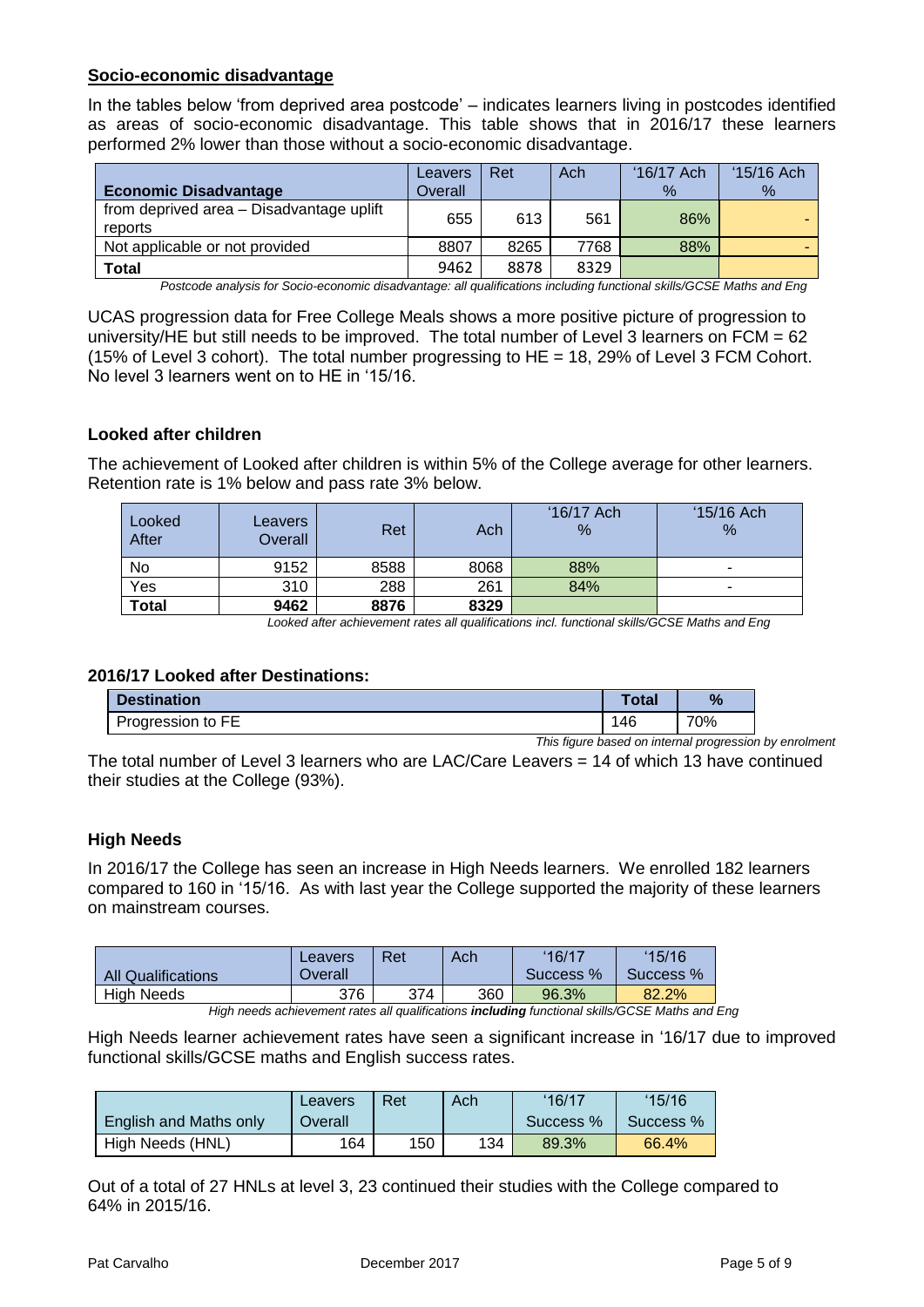# **2.3 Staff**

The breakdown for Staff E and D figures for last year (2016/17) are as follows:

### **WORKFORCE**

**ETHNICITY:** There was a slight decrease in the proportion of BME staff. The College's current target is 35% BME staff which matches the current BME population in the Greater London Area.

| 2016/17 | 2015/16 | 2014/15 |
|---------|---------|---------|
| 39.5%   | 49.5%   | 47.3%   |

**GENDER:** The female / male staff ratio has increased since last year:

| 2016/17 | 2015/16 | 2014/15 |
|---------|---------|---------|
| 73.4%   | 69.9%   | 69.3%   |

The representation of females within the workforce is an area that needs to be explored further in terms of distribution within occupational groups. Contributing to this increase was the introduction of new teaching support roles (Support Progression Advisors and Activity Learning Facilitators) where slightly more females were appointed.

**DISABILITY:** Employees disclosing a disability is up by 0.5%:

| 2016/17 | 2015/16 | 2014/15 |
|---------|---------|---------|
| 6.6%    | 6.1%    | 5.8%    |

Nationally, the number of staff with a declared disability across the Further Education College workforce in 2015/16 was 4.0%. Although the College exceeds the national average percentage for staff working in FE the rate of employee disclosure remains low throughout the sector.

### **RECRUITMENT:**

|                                     | 2016/17  | 2015/16 | 2013/14 |
|-------------------------------------|----------|---------|---------|
| % BME Applicants                    | See Note | 50.41   | 50.91   |
|                                     | below    |         |         |
| % BME Offers from total offers made | 35.71    | 54.55   | 43.75   |

During the period 1/9/16 – 31/8/17, applicants were able to apply via a CV. This led to poor compliance with the completion of E&D data. Accurate and reliable E&D data is therefore not available. This issue has been addressed for '17/18 where the Stonefish system will be used and this will ensure that E&D data is accurately captured.

A total of 36 campaigns were run a decrease on the previous two years. 28 appointments were made of which 35.71% were from BME groups, 53.57% were female and 7.14% had declared a disability.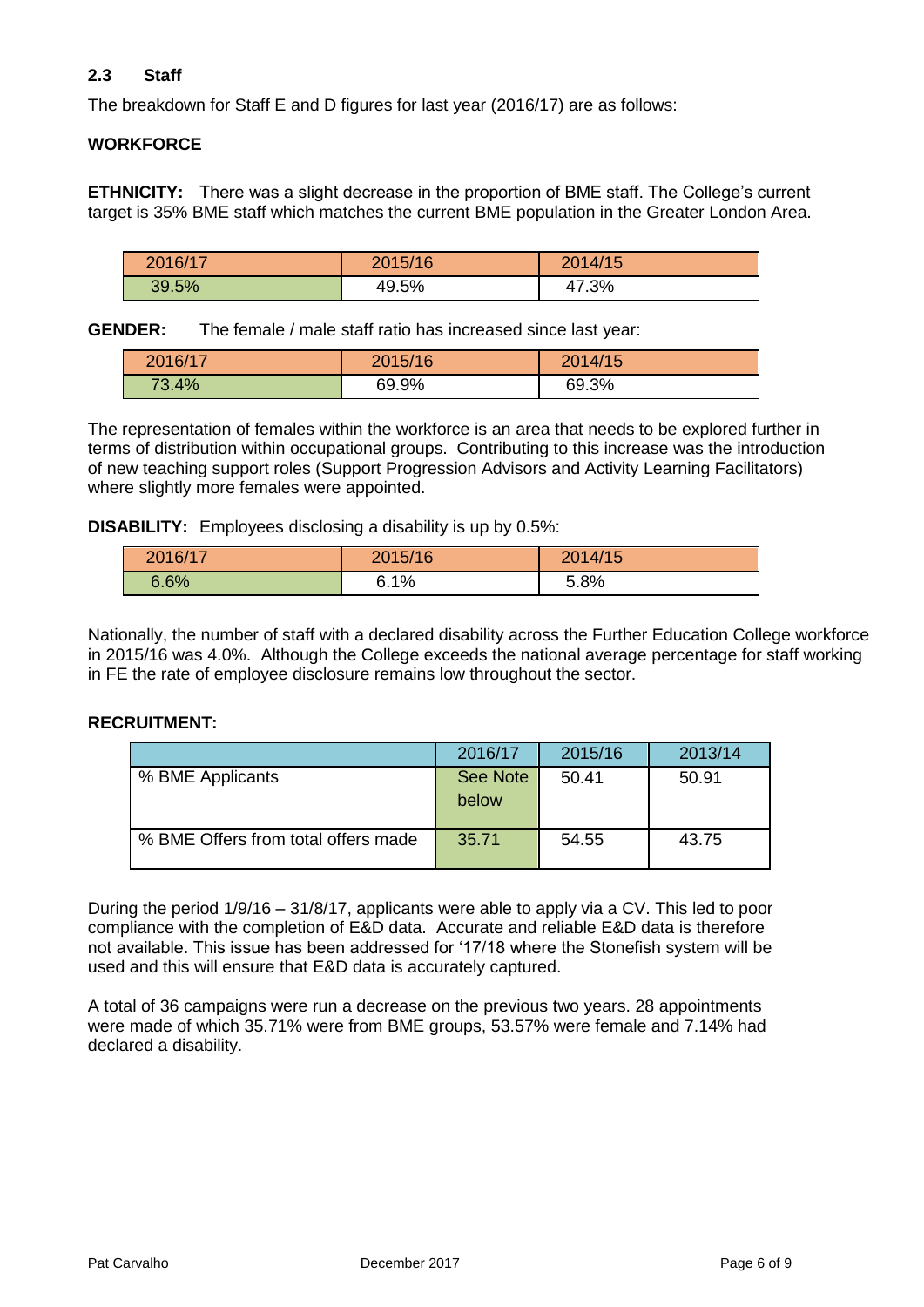# **3 Effectiveness of policies and procedures**

# **3.1 Equality and Diversity Action Plan**

Directorate Equality & Diversity Action Plans were in operation for 2016/17. Relative effectiveness of the action plans are indicated by the fact that no actions were at red status ('no significant progress') by the end of the year. All actions achieved green status ('achieved', or 'progress as expected').

|                                  |       |                |       |     | <b>Disciplinary Warning Count</b> |     |  |  |  |
|----------------------------------|-------|----------------|-------|-----|-----------------------------------|-----|--|--|--|
| <b>Ethnicity Group</b>           | 14/15 |                | 15/16 |     | 16/17                             |     |  |  |  |
|                                  | 3rd   | 4th            | 3rd   | 4th | 3rd                               | 4th |  |  |  |
| Mixed/multiple ethnic background | 4     |                | 3     |     | 5                                 | 2   |  |  |  |
| Asian                            | 17    |                | 20    |     | 9                                 | 3   |  |  |  |
| White                            | 18    | $\overline{2}$ | 17    | 3   | 18                                |     |  |  |  |
| <b>Black</b>                     | 19    | 3              | 18    |     | 18                                |     |  |  |  |
| Other - Ethnic Groups            | 8     |                | 12    |     | 11                                |     |  |  |  |
| Total                            | 84    |                | 70    | 5   | 61                                | 13  |  |  |  |

### **3.2 Learner Disciplinaries**

In '16/17 a total of 3 learners were excluded similar to the previous 2 years, although there was an increase in the number of Stage 4 Warnings issued in '16/17. More than half the learners at Stage 4 were female and from Health and Care curriculum area. As reported last year there was a small group of learners in this area who were behind a number of complaints which led to these exclusions. An action for this academic year is centred on promoting and demonstrating behaviour that meets professional standards that will be critical to a successful future in health and care. There has been a year on year reduction in the overall number of Stage 3 disciplinary warnings issued but numbers remain fairly similar for most ethnic groups except Asian with a significant drop.

# **3.3 Equality and Diversity Forum**

The Equality and Diversity Forum membership was relatively stable during 2016/17. Of the 14 members, 8 were from BME backgrounds, nine were female and three were non-management staff. One is registered disabled. Aside from regular monitoring of progress against the Action Plans, the group covered specific topics such as non-bias in marketing materials and good practice in teaching and learning.

# **3.4 Learner Involvement in Equality and Diversity activities**

The promotion and celebration of equality and diversity across the college is included both within the tutorial and enrichment programmes.

Black History Month was kicked off in fine style by the Caribe Steel Band playing at each campus and a Black History exhibition was displayed within the Learning Resource Centres. All students were tasked with researching prominent black professionals' from their area of study in a scheduled tutorial session and creating relevant displays

These posters and displays were exhibited within the college's annual Celebrating Diversity Fairs, where awareness of diversity is encouraged by students from across the college promoting their cultural heritage. In addition, external exhibitors are invited in to highlight local organisations and the support and opportunities they offer within the wider community.

Tutorials and targeted sessions, including interfaith workshops and disability awareness sessions support the development of mutual respect and tolerance across the college and again the Student Union played a huge part in raising awareness of diversity through creating an anti-bullying, antihate crime and anti-homophobia pledge that was signed by many of the students in attendance at the Celebrating Diversity Fairs.

The Student Union also led on organising a commemorative book of student thoughts and views following the Manchester Concert bombing & London terrorist attacks.

The Learning Centre supported students registering to vote and individuals looking to gain British Citizenship through running 'Life in the UK' sessions to support students with this process.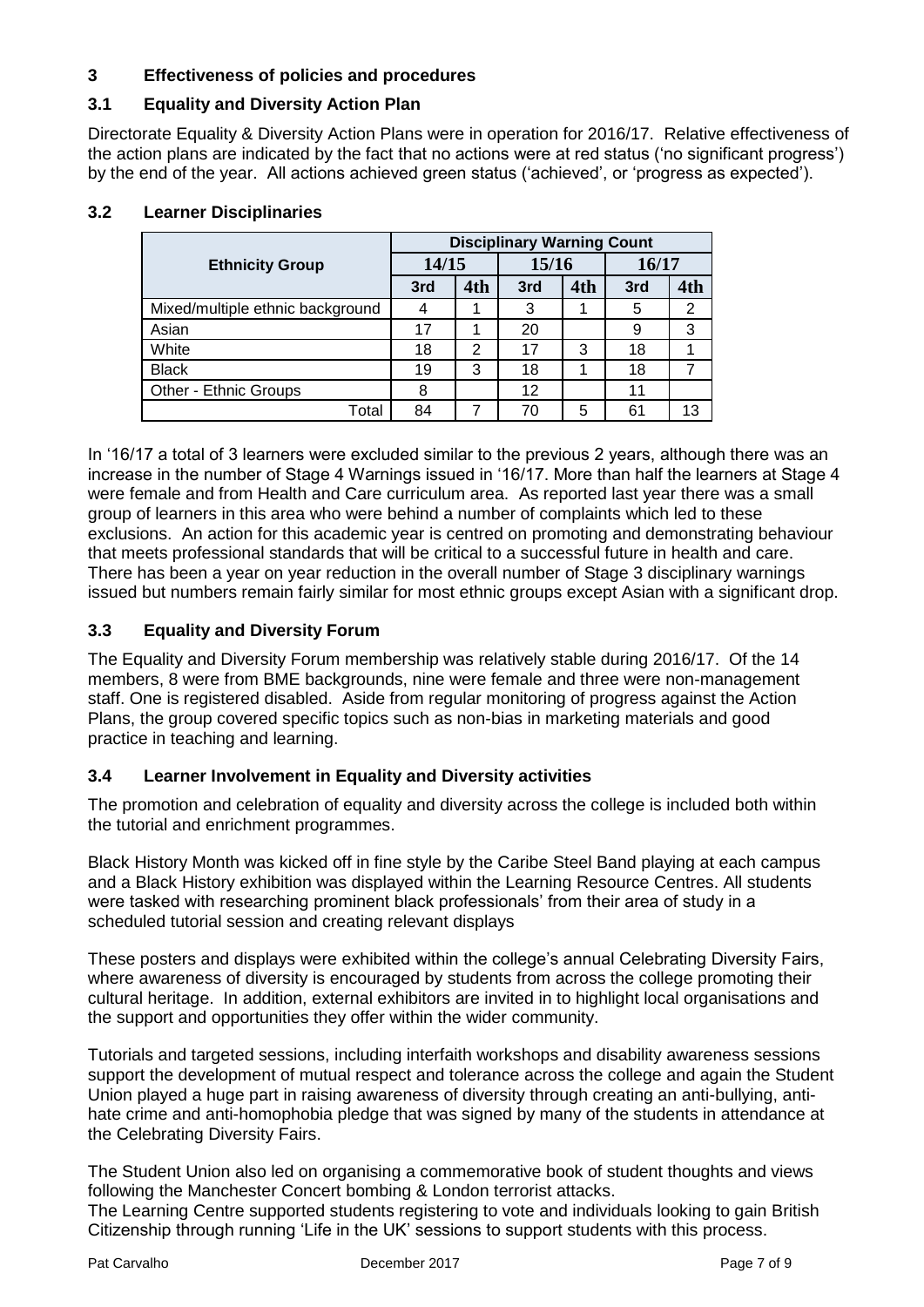### **4. Response to new legislation**

The Equality Act became law in Oct 2010 and the Public Sector Duties became law in April 2011. The College recognises both its legal and moral duty to be aware of this legislation, particularly regarding the protected characteristics and extension of the types of discrimination.

The College is mindful of the protected characteristics defined in the Act of: age; disability; gender reassignment; marriage and civil partnership; pregnancy and maternity; race; religion or belief; gender; and sexual orientation. In addition, the College is mindful of socio-economic disadvantage as a particularly important area in education.

The Public Sector specific duty requires all public bodies to publish information to demonstrate the extent to which it furthered the aims of the general equality duty.

The College has published this information on its website and updates it annually in accordance with its legal requirements. As part of the legislation the College must set and review objectives for E & D every four years. Below are Harrow College objectives in line with HCUC.

| Aim                                        | <b>Objective</b>                                                                                                                                                                | How measured                                                                                                                                                           | Comment                                                                                                                                                                                                                                                                                                                                                                                                                                                                                   |
|--------------------------------------------|---------------------------------------------------------------------------------------------------------------------------------------------------------------------------------|------------------------------------------------------------------------------------------------------------------------------------------------------------------------|-------------------------------------------------------------------------------------------------------------------------------------------------------------------------------------------------------------------------------------------------------------------------------------------------------------------------------------------------------------------------------------------------------------------------------------------------------------------------------------------|
| $\mathbf 1$ .<br>Learner<br><b>Success</b> | Remove or minimise<br>disadvantages<br>suffered by people<br>due to their protected<br>characteristics by:<br>narrowing the gap for<br>success across<br>groups and achieving   | Learner success for<br>groups with<br>protected<br>characteristics (BME,<br>Disability, Gender,<br>Learning Support), to<br>be within 5% of the<br>College average and | Learner success rates for 2016/17 by ethnicity are slightly<br>higher than '15/16 and they remain high across most<br>groups. All groups except Caribbean, Irish, White British<br>and White/Black Caribbean are either above or within 5%<br>of the college average (which is the target the College<br>sets itself), and all are in line with or above national<br>averages, except Irish. The following groups of learners<br>are all within 5% or above the College average and above |
| 2.<br><b>Staff</b><br><b>Recruitment</b>   | learner success<br>above the national<br>averages.<br>Advance equality of<br>opportunity by:<br>having a workforce<br>that is representative<br>of the local BME<br>population. | above the national<br>averages (where<br>available).<br><b>BME</b> staff employed<br>in the College to be<br>$=$ 35% (GLA<br>benchmark)                                | national averages where available: Male and female<br>learners, learning difficulty, socio-economic disadvantage,<br>and high needs learners and looked after learners.<br>BME staff were at 39% at Nov 2017.                                                                                                                                                                                                                                                                             |

# **5. Complaints**

Out of 47 complaints (compared to 50 in 2015/16):

- By Gender 27% were male, 60% female (13% classified as "Not Known" re external complaints).
- By ethnicity: 36% were White British, 15% Asian/Asian British any other Asian background, 9% Asian/Asian British – Indian, 6% White – any other White background, 4% Arab, 4% Asian/Asian British – Pakistani, 4% Black or Black British – African, 2% Mixed multiple ethnic group – other, 2% White – Irish and 4% Other (13% classified as "Not Known" re external complaints).
- By Age: 11% were 16-18, 9% were 19-23 and 57% were 24+ (13% classified as "Not Known" re external complaints).

No complaints involved Equality and Diversity directly, although 1 complaint coded to Health & Safety involved a hearing impaired student requesting that all rooms have visual fire alarms.

This was not upheld as checks were made with British Standard and relevant Building Controls, but have ensured that suitable visual warnings are always in place in potentially isolated locations.

# **6. Training**

The Equality and Diversity training programme continues to be delivered to staff. E&D training is mandatory at the College for all new staff and new Governors. 50 staff completed Equality and Diversity during 2016/17. E&D training is provided to all new College staff when they join and then every 3 years via online training. In 2014/15 whole college face-to-face training was delivered and where appropriate training has been provided for new teams e.g. construction 2014. Staff appraisals are used to give staff the opportunity to explain how they have contributed to equality & diversity across the protected characteristics. The quality of training is closely monitored to ensure that the training is of good quality and impacts on improvements for learners.